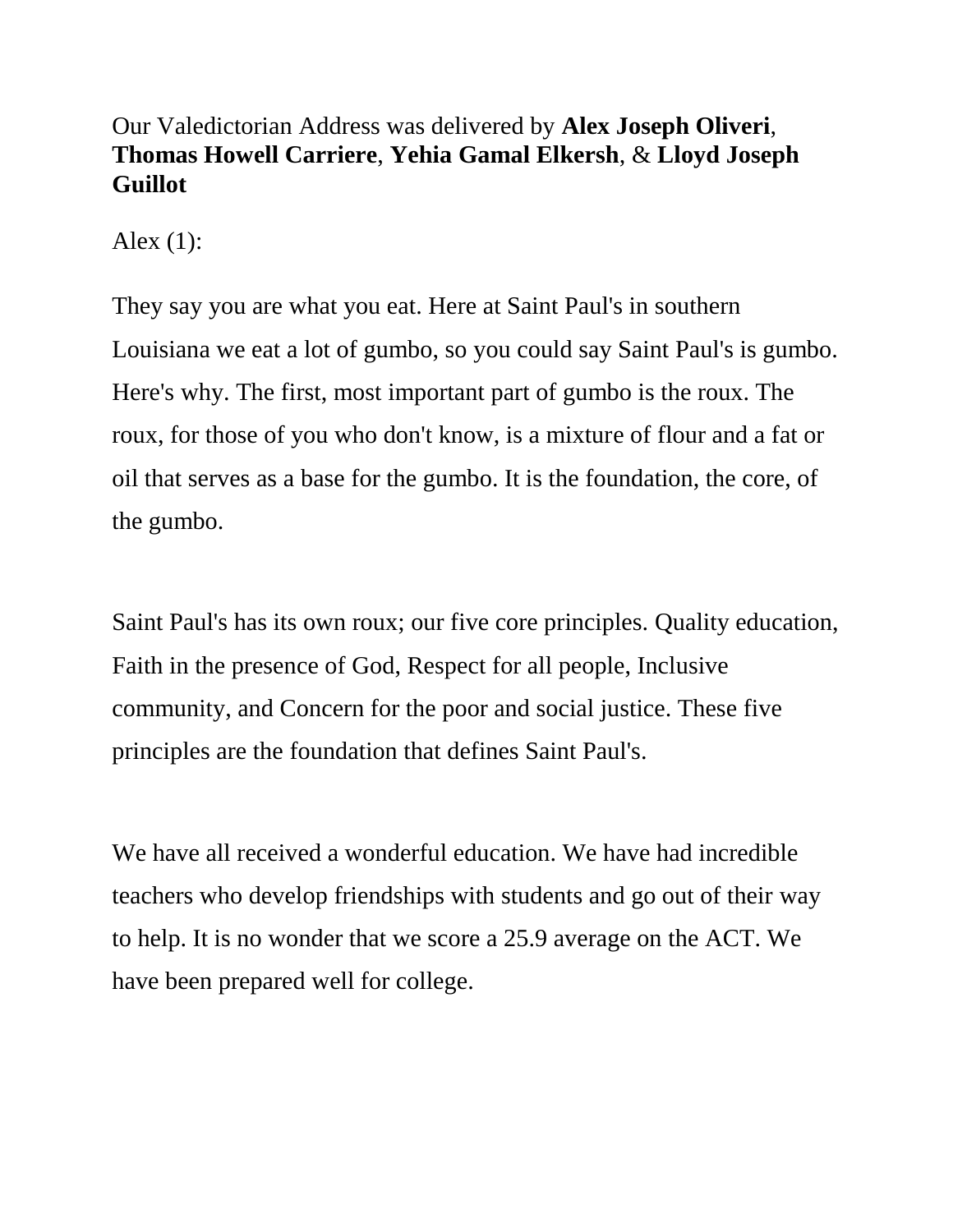We have learned to treat everyone with respect whether or not we agree with them. We experienced this in many different ways; for me personally my Speech III classroom debates this year really opened me up to this.

We know to include anyone, regardless of income, ethnicity, religion, or political views. The biggest way we have learned this has simply been through the classroom. While Covintgon, Louisiana may not be the most diverse place in the world we still all come from different backgrounds and have learned to accept everyone.

We have become stronger in our faith. Every year we have gone on retreats, culminating in our senior retreat, and we pray at the start of every class or practice. This has affected us in tremendous ways in the developing of our faith.

We are more compassionate through service to the community and care for the poor. Many of us have donated blood, given clothing in the warm hearts coat drive, and worked at habitat for humanity or with key club. We have a requirement of ten hours of service per year, but many people go far above that amount.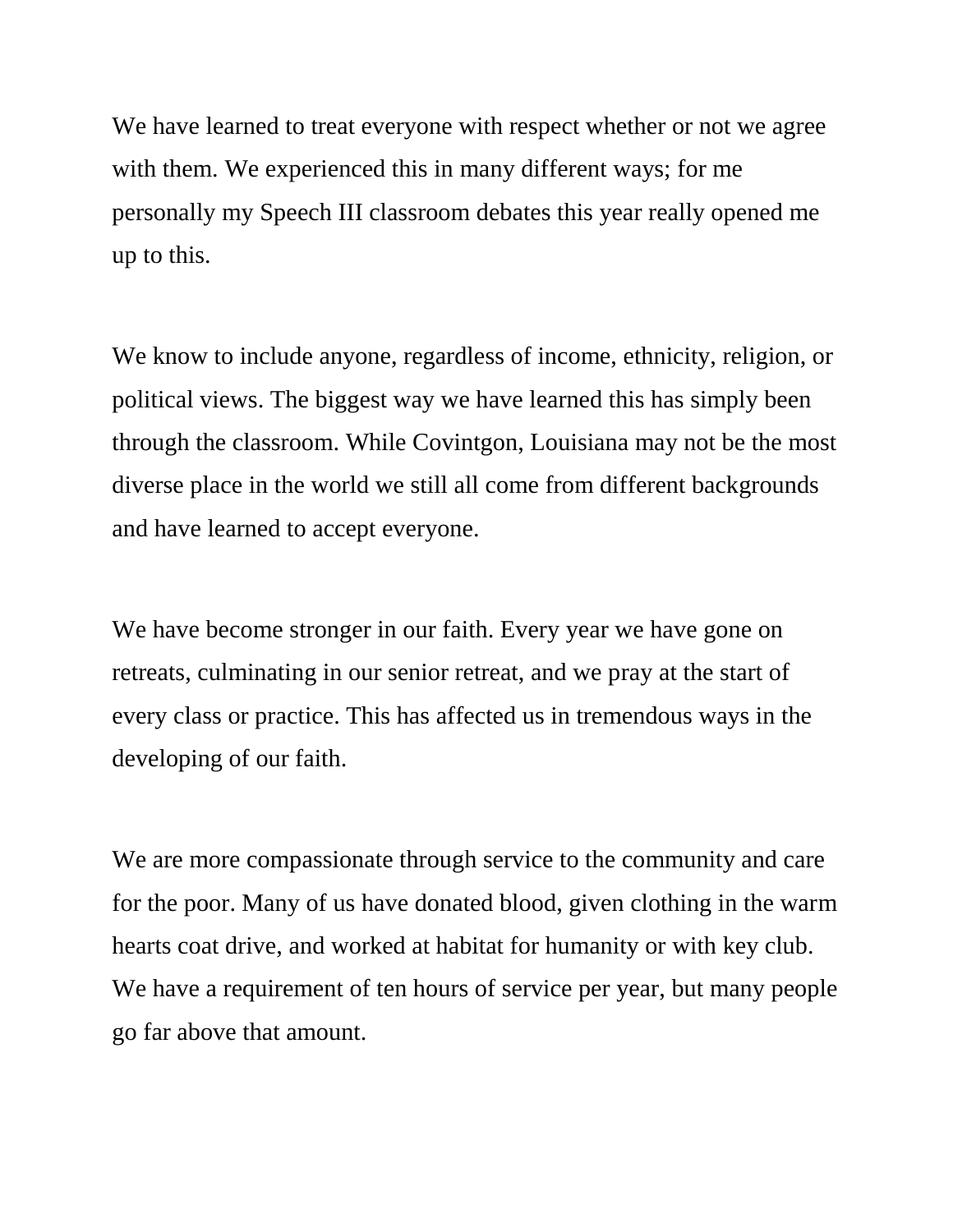These have been the roux of our Saint Paul's career; the foundation upon which all of our experiences have been built.

## Thomas:

The most basic and filling component of the gumbo is the rice. Without the rice, it's just a fancy broth. Without the students, Saint Paul's is just a 40-acre piece of land oddly placed in the middle of a neighborhood. The quality of students who leave Saint Paul's is what makes it special.

But let's take a step back; I'm willing to bet most people here have experience cooking rice. It's a seemingly simple process, but it's easy to ruin: cook it too long and it'll be mushy; don't cook it long enough and it'll still be hard. To perfectly prepare your rice you may want to invest in a rice cooker. Our parents wanted us to be well prepared to take on college and our young adult lives. Saint Paul's is our rice cooker. You all trusted the 106 year old institution that St. Paul's has become to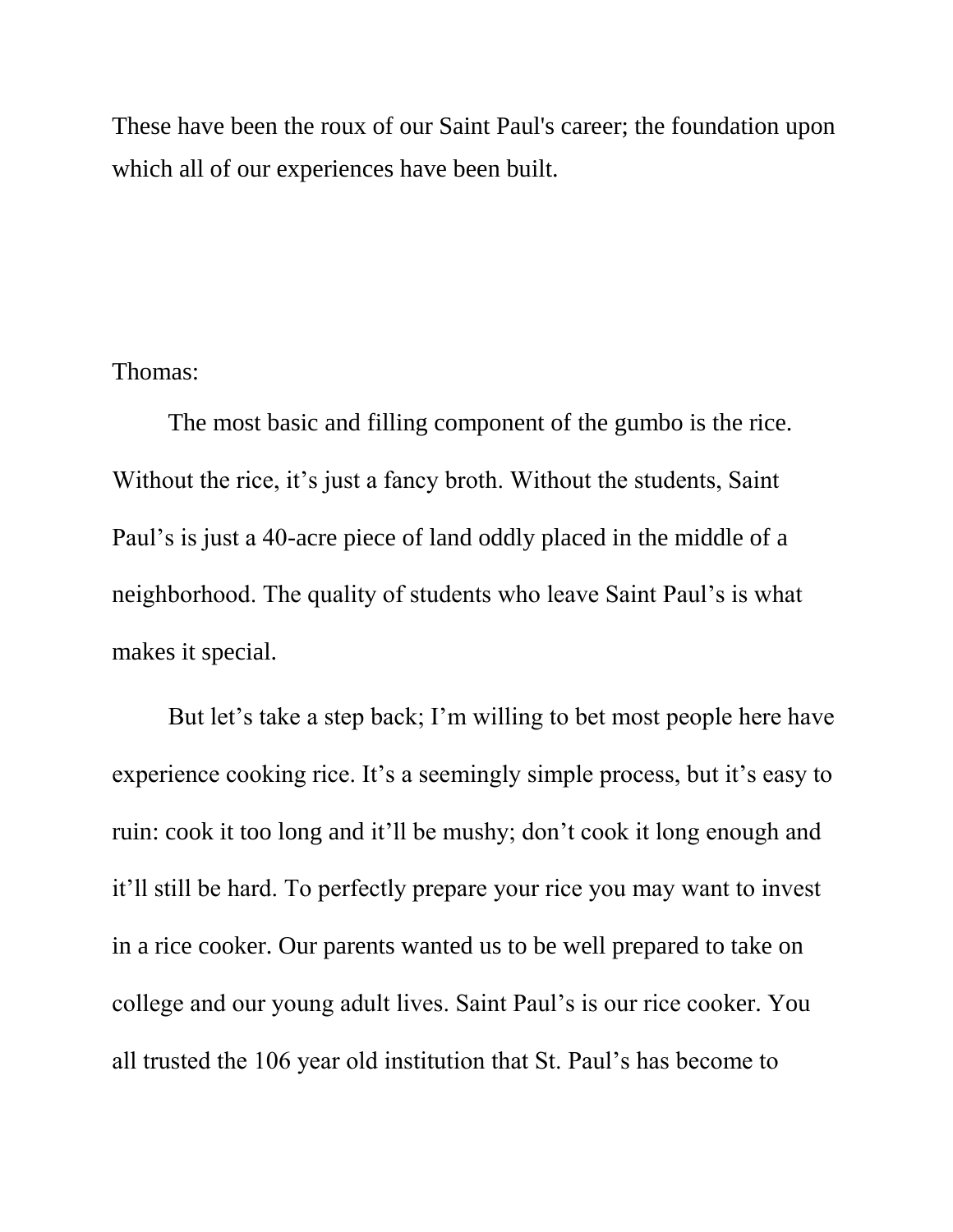prepare us properly for our futures, and I thank you for that. Brother Ray, Mr. Watkins, and all of Saint Paul's faculty and staff have been trained through Lasallian leadership and ideals to cook the rice properly.

When we got to St. Paul's five years ago, we sported your typical seventh grade attire of athletic shorts falling below our knees complemented by neon Nike socks pulled up nearly to the bottom of those shorts topped with our Saint Paul's t-shirts that were worn for the entirety of the summer before eighth grade. With this look, we were ready for high school. We went to open house, we heard stories, many of us even went to football games: we knew what to expect. But what an incoming 8th grader doesn't learn right away is how much he will grow and mature alongside his newly-befriended classmates. You don't fully realize the impact something has on you until you have to leave it behind. As a class, we have made unbreakable, lifelong connections fulfilling, as Brother Ray would say, our mission statement, which is to be "a school which functions well, offering strong academic, athletic, and extracurricular programs in a safe and disciplined environment." It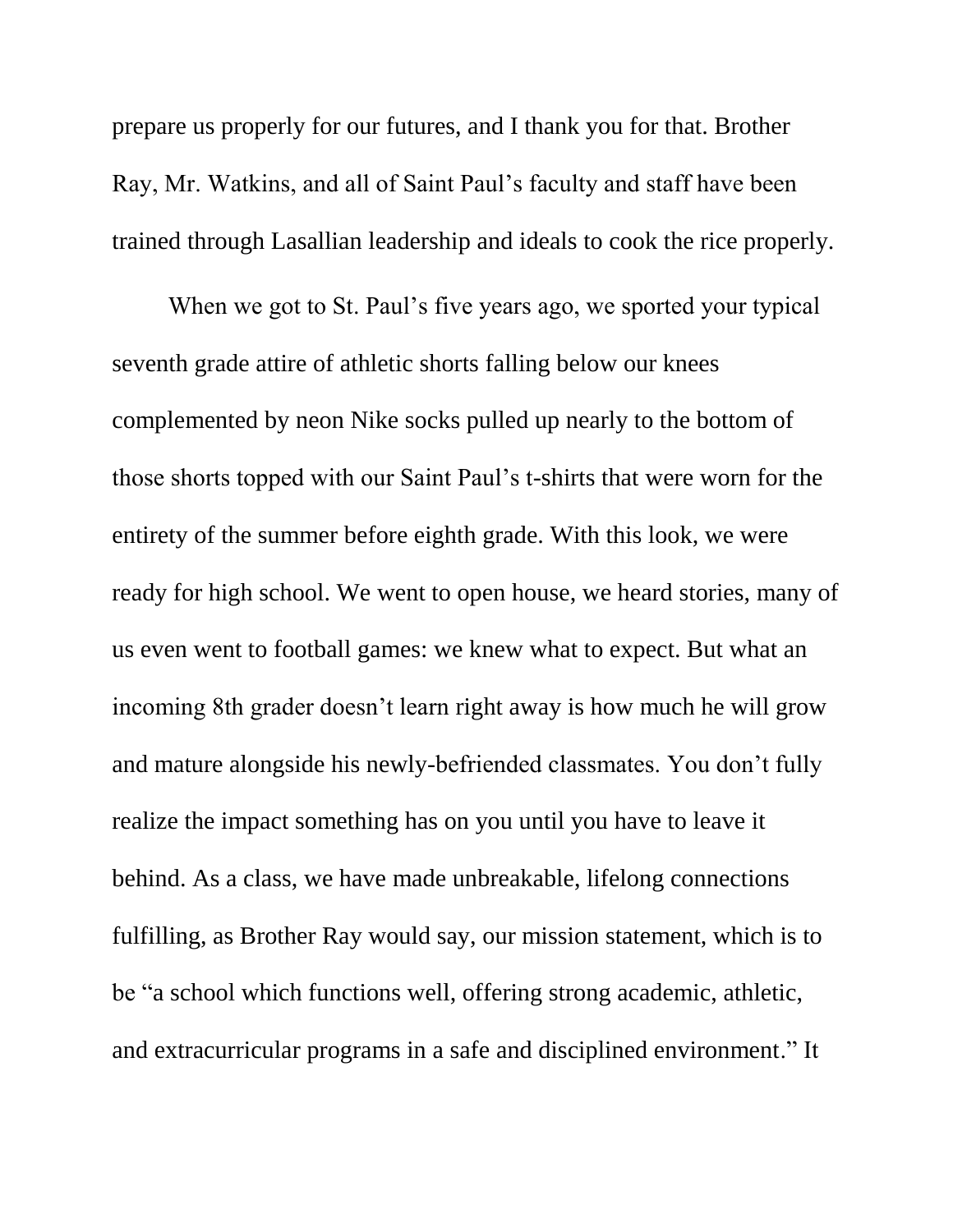has been unforgettable, but after living out this mission it is now our time to move on. Although the rice may be cooked, there's still much more to complete the bowl of gumbo St. Paul's entails.

Yehia (3):

After the rice has been cooked to a worm, fluffy, perfection; not too mushy, not too hard, it is time to cook the meats.

In Gumbo, when it comes to the meats, we have options. You can either have chicken, seafood, or pork (which I hear tastes good). The key here is the word "options." Much like the options available for Gumbo meat, at Saint Paul's we have a plethora of options. In extracurriculars, our choices range from community service organizations like the Key Club to faith centered organizations like the Lasallian youth leaders to theater, art club, fly fishing, Quidditch Club, ping pong, National Honors society, Spanish Club, and the Mock Trial Team. Our options are endless and the list goes on and on. Sports. We have 16 sports from football and basketball to soccer, lacrosse, and cross-country (who have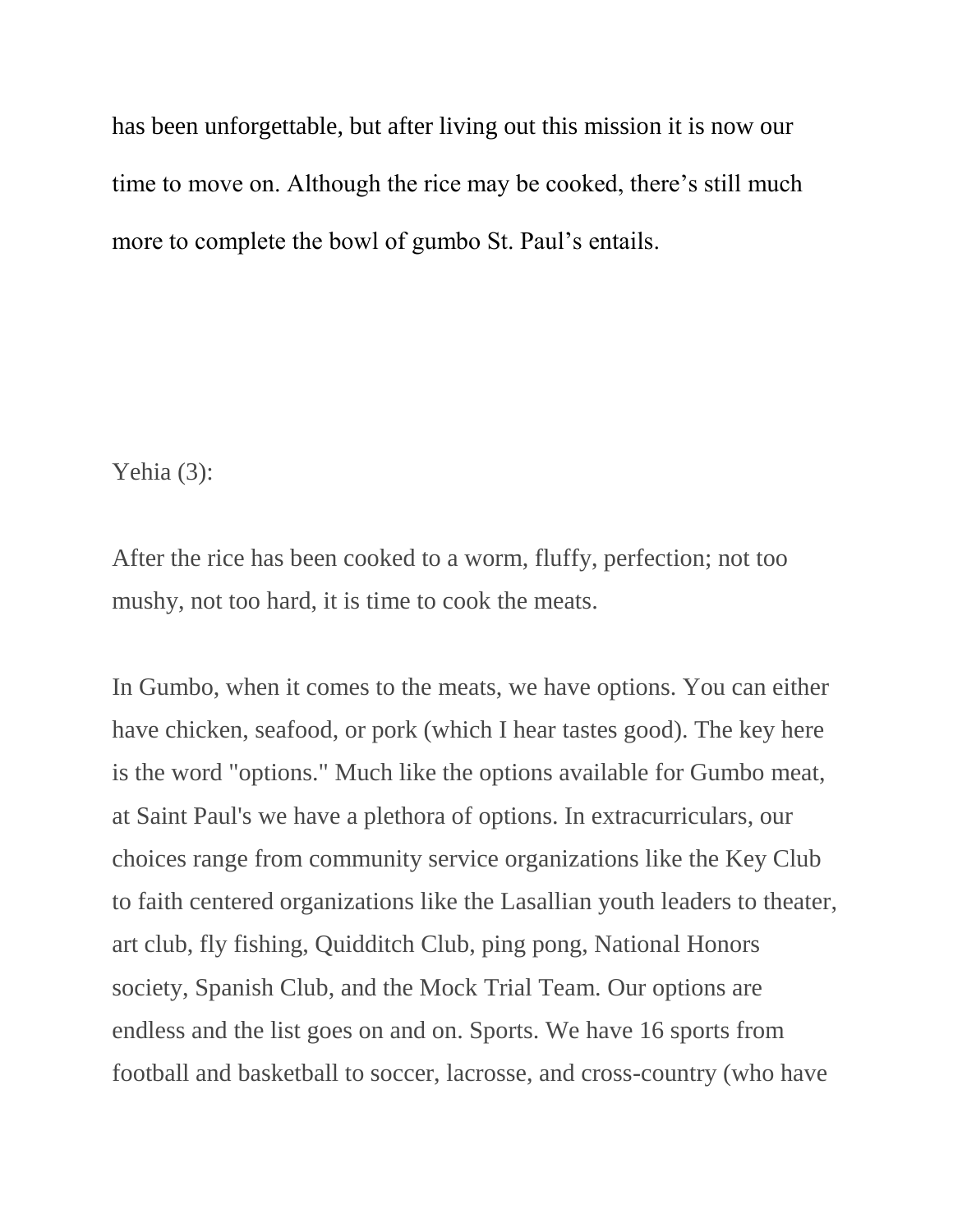all recently won state championships) to baseball, bowling, wrestling, and powerlifting, students here have various options to express and explore their athletic interests.

Academically, the curriculum allows for freedom in course selection. Students are allowed electives as early as our freshman year, allowing us to mold our own academic courses and follow an academic pathway that fits our desire and our interests. Even within the classroom, we are frequently given options from what book we want to read, to what style of painting we want to utilize, to what topic we want to do research on. This allows us to remain engaged in the classroom and work hard because we are learning about something we are genuinely interested in.

But what is it about options that makes them so significant. It is the freedom. Options allow us the freedom to choose, explore, and express ourselves in genuine and creative ways. Options also give us responsibility. We assume the responsibility of making a decision and learn how to weigh the pros of cons of that decision. Options also helps us think for the future. Students often contemplate how the classes we take or the extracurricular activities we participate in affect our interest, how we develop, our college careers, and even our professional careers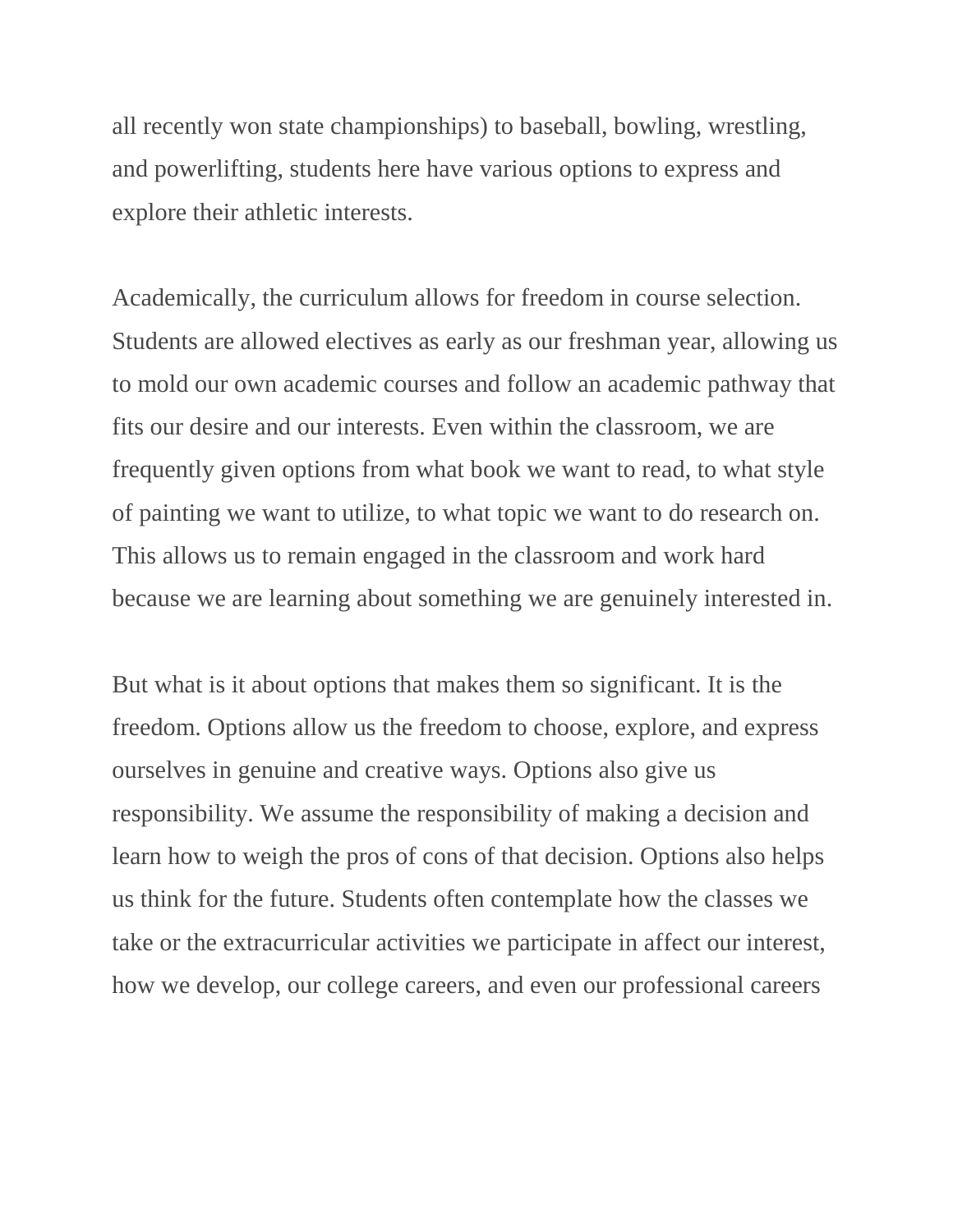Although after adding the meat, the Gumbo seems ready. Although after being given the freedom of options we seem set and mature, the Gumbo is still missing a little bit of flavor

## Lloyd:

The fourth and final ingredient in our St. Paul's gumbo consists of the spices. Just as spices add a special flavor to the gumbo, our spices represent the aspects that make this school unique. One of these aspects is the bonds we are able to form with our teachers. During class, our teachers are mostly what their title says they are: a teacher. But outside of class, we can communicate with our teachers like they are our friends. I know that if I wanted to, I could walk up to any one of my teachers and talk to them about whatever I have on my mind, whether it be schoolrelated or not. That's one thing that makes St. Paul's different.

However, the most important "spice" that we have here at St. Paul's is the brotherhood. I know we say it so much that it almost sounds cliche, but we say it because the brotherhood here is real, and every single person on this stage will tell you the exact same thing. And it